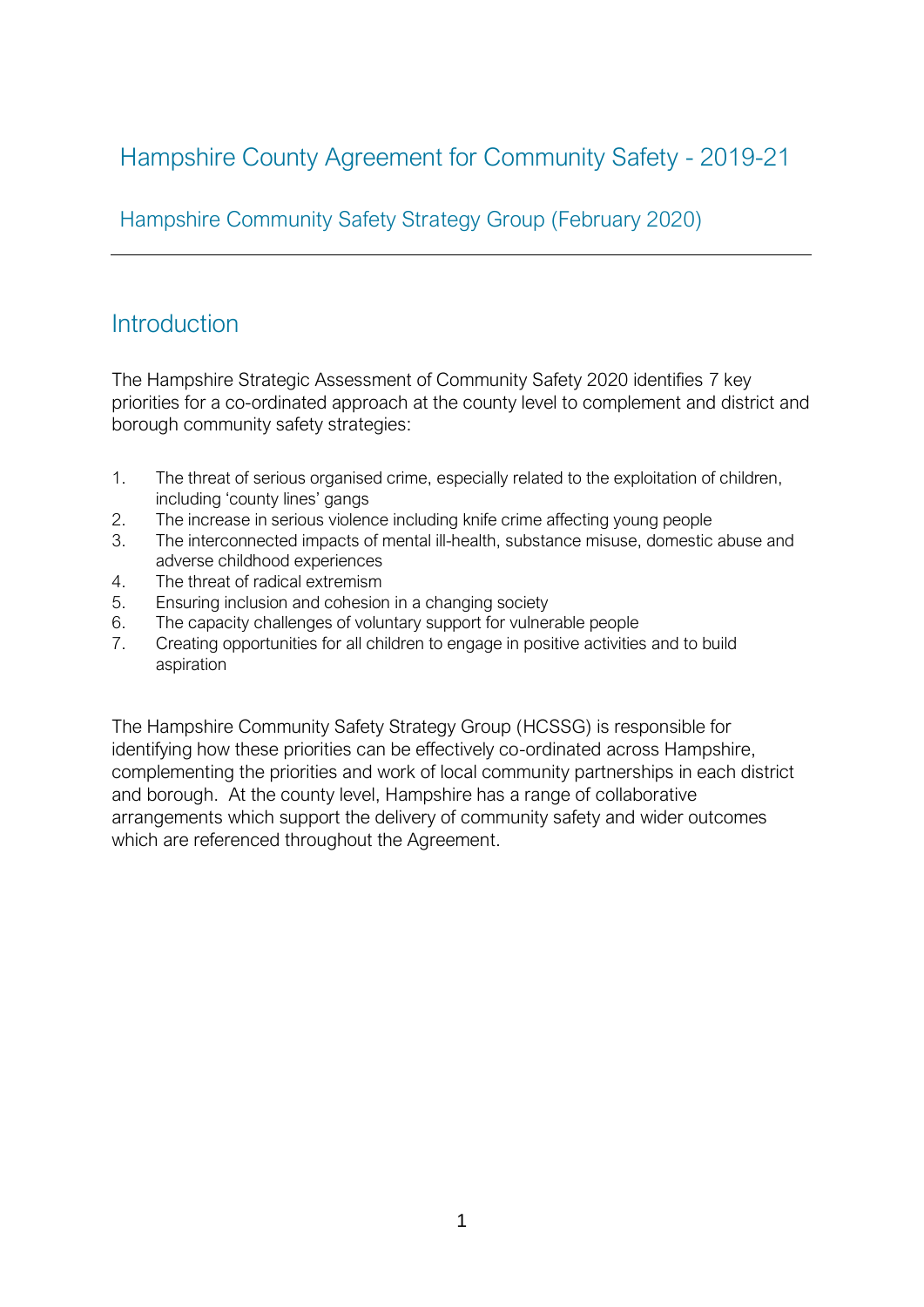# Priority 1: The threat of serious organised crime, especially related to the exploitation of children, including 'county lines' gangs

The Hampshire Community Safety Strategy Group has assessed that there is strong strategic joint ownership across Hampshire and the Isle of Wight for this priority between Hampshire County Council and Hampshire Constabulary.

# County co-ordination

• Building on the work of four local children's safeguarding boards and the Serious and Organised Crime Group, a Hampshire Safeguarding Children Partnership has been established which will oversee a Child Exploitation Group and Plan covering a range of themes and safeguarding vulnerabilities. This is led by the County Council, Hampshire Constabulary and West Hampshire Clinical Commissioning Group (CCG) on behalf of Hampshire's five CCGs.

## Driving front line delivery

• Local operational exploitation groups are in place to identify children being exploited, or at risk of exploitation, discuss cases within a multi-agency setting and to refer to specialist support (e.g. the Willow Team).

# Understanding of risk and vulnerability –

- A strong national/local intelligence-led system is in place to understand key risk individuals and their modus operandi. Plans developed by the LSCBs have identified specific vulnerabilities linked to child exploitation including links to missing episodes, and school exclusions. The Partnership will work to further enhance the sharing of strategic threat and vulnerability profiles with all partner agencies in a format which increases awareness and understanding. Partners will look to develop means to impress upon the recreational drug user community that their activity supports serious crime and the risk to children.
- The Safeguarding Adults Board will seek to Increase the awareness of the serious and organised crime risks to vulnerable adults (e.g. Cuckooing).
- Subject to future funding, child exploitation risks will be linked into the Supporting Families Programme. There are concerns over the uncertainty of long-term funding for this programme and for the Intensive Family Support Service and Youth Crime Prevention Services (YOT).

## Reporting and recording

- There is a comprehensive front-line worker training programme in place to improve intelligence gathering via the Police Community Partnership Information Form (CPI). Further work will be undertaken to build confidence and clarify the appropriate use of 101 and Crimestoppers numbers in order to further improve intelligence gathering.
- Further engagement work will be undertaken with district/borough/city councils regarding safeguarding training for drivers of taxis, retailers, housing associations and schools. Further work will be undertaken to encourage children to be aware of risks and to support each other in reporting.

## Alignment of resources

• Further opportunities will continue to be explored to co-commission and/or co-locate services to support children being exploited or at risk of exploitation.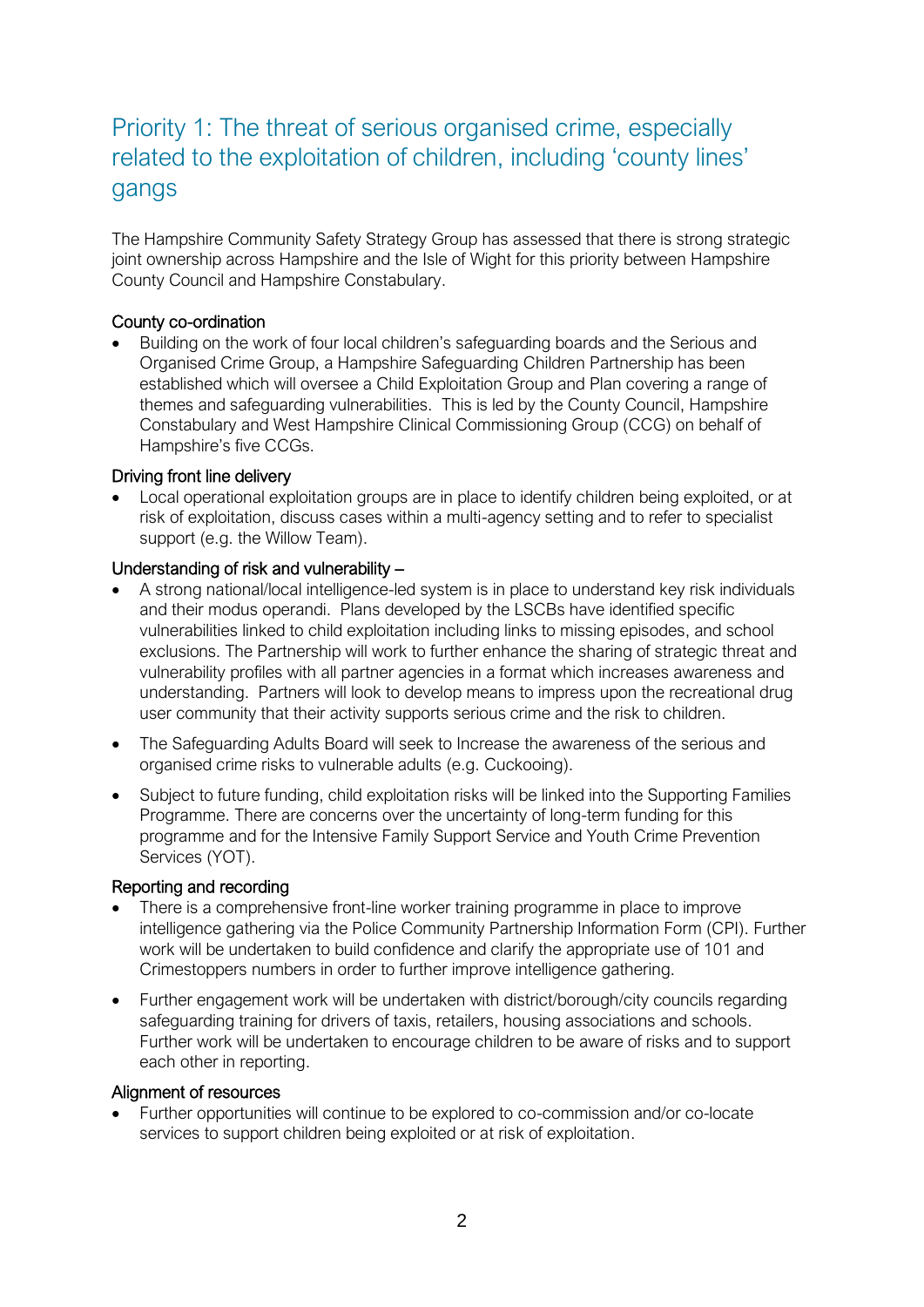# Local links

• There is good awareness and response from local Community Safety Partnerships. Links between these local partnerships and county-wide partnerships on Serious and Organised Crime and the Safeguarding Children Partnership will be strengthened. Local priorities relating to anti-social behaviour and drug use/supply can often be linked to organised criminal activity and increased reporting should be further encouraged.

# Priority 2: The rise in serious violence affecting young people.

The Hampshire Community Safety Strategy Group has adopted this national priority and has assessed that there is strategic ownership of the priority by Hampshire Constabulary, the Police and Crime Commissioner and the Director of Public Health. A wide range of partners have been engaged in developing response plans and there is joint ownership of the agenda focused on understand the threat and developing a multi-agency response.

# County co-ordination

• With Home Office funded support from the Police and Crime Commissioner, co-ordination arrangements have been put in place to undertake a problem profile for the area and to prepare a response plan. A network of leads has been established across a range of partner agencies in Hampshire to ensure there is a multi-agency, public health approach and that the priority is being addressed across a range of existing multi-agency working arrangements. The response is strongly connected to the Violence Reduction Unit arrangements established by the Office of the Police and Crime Commissioner to ensure effective learning, practice and collaboration across Hampshire, Portsmouth, Southampton and the Isle of Wight. The priority has also been adopted by the HIOW Integrated Public Service Board co-chaired by Police and Public Health.

## Driving front-line delivery

- The developing response plan and accompanying dedicated funding is focused on identifying effective practice and enhancing capacity in front line interventions. The initial short term investment n 2019/20 has included enhanced interventions in schools, community based projects, youth crime prevention , intensive family support, one to one work in pupil referral units and other settings where there is a risk of exploitation, with young adult offenders in the community and in training front line staff.
- Identification of risks and vulnerability Services have the capability to identify vulnerability and focus interventions. Further research and insights into motivation and effective practice will inform the developing response.
- Reporting and recording There are proposals to adopt effective practice in recording and joint analysis of A&E and police serious violence to better inform local problem solving approaches and tactical responses.
- Alignment of resources Additional Home Office resources are being applied to enhance existing effective practice through multi-agency arrangements.

## Local links

• Local Community Safety Partnerships and connected multi-agency arrangements at the local level are engaged in the serious violence priority and helping to inform the county response plan as well as developing local responses. There is an opportunity for the CSPs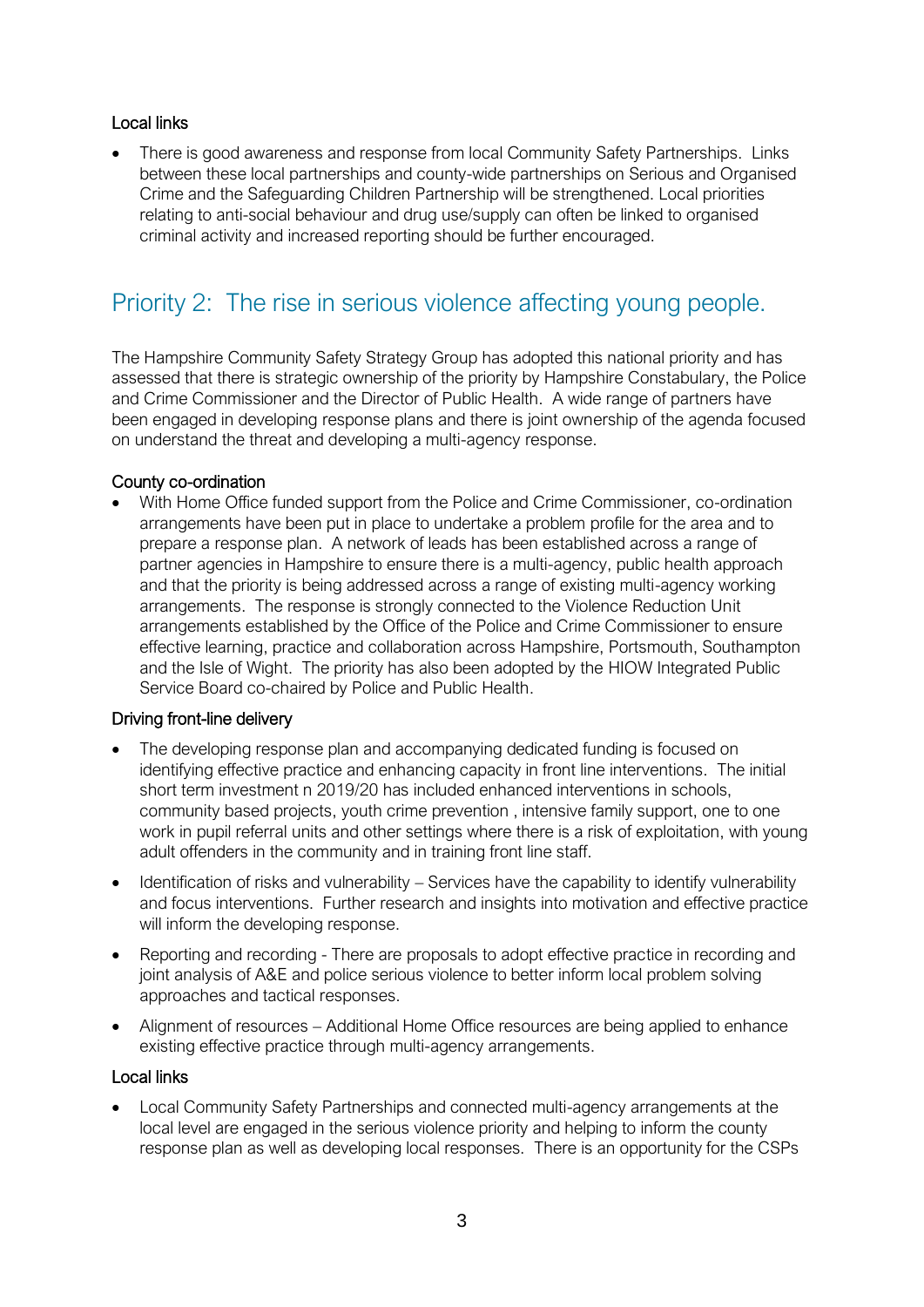in the priority districts to play a stronger role in developing local community projects to engage at risk young people, supported by the recent Home Office funds.

# Priority 3: The interconnected impacts of mental ill-health, substance misuse, domestic abuse and adverse childhood experiences

The Hampshire Community Safety Strategy Group has assessed that this priority is strategically owned by the Director Public Health. There is an understanding and adoption of the priority across the whole range of agencies and partnerships. There is a wide understanding of the interconnectedness between these factors and crime and the victims of crime.

#### County co-ordination

- These issues are overseen by the Hampshire Domestic Abuse Partnership Board, the Hampshire Substance Misuse Partnership and Pan Hampshire Public Service Board. The relevant partnership boards understand the key links between these areas and issues taking a focused approach. They each have strategies in place to deliver priorities.
- The establishment of the HIOW Integrated Public Service Board co-chaired by Police and Public Health is focusing on adverse childhood experiences (ACES) and Trauma informed approaches. The Local Criminal Justice Board has sight on the issues and provides key leadership on aspects of this priority. Further work is needed to enhance the links with the mental health strategy which being undertaken in a newly established group for the county. The links between crime and the impact on mental health and wellbeing needs further development. Improved links will be developed between mental health services and domestic abuse/ substance misuse.

## Driving front-line delivery

- Action is enabled at the front-line along with improved understanding of roles, barriers opportunities and effective practice. A cultural shift may be needed to ensure that policies and procedures promote and support trauma-responsive practice in all services.
- A new service of perpetrators of domestic abuse in in place. The substance misuse service runs effective Community Orders for substance misuse and supports people effectively to recover from drug and alcohol use. Programmes to tackling County Lines are in place linking Police, treatment services, and Children's services. An effective multi agency suicide prevention plan is being delivered.
- The county-wide partnerships co-design substance misuse service which target interventions to young people at risk of misuse and domestic abuses services which target those at higher risk.

#### Identification of risks and vulnerability

- Effective arrangements are in place to support identification of domestic abuse, supported by training. Substance misuse services identify needs effectively. Work is developing to ensure that people who have experienced childhood trauma will receive effective trauma informed services whichever service they need.
- Front-line staff should be knowledgeable, confident and supported to deliver traumaresponsive practice, whatever service they work in. Further work is needed to ensure alcohol issues are understood by all front-line professionals including the NHS, Criminal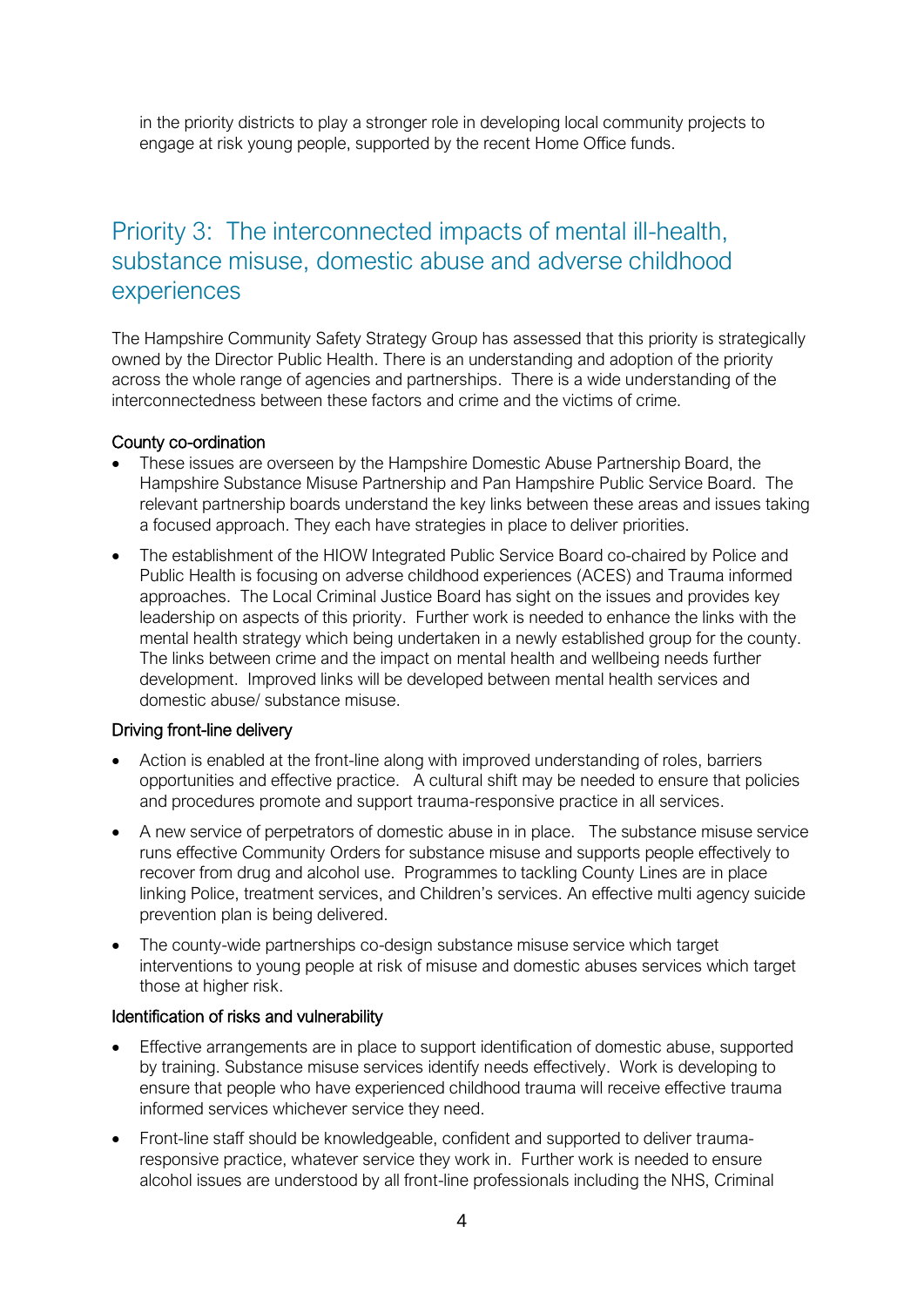Justice and other services, and people are supported to reduce consumption. A pan-Hampshire public services concordat recognising trauma as a major contributor to future harm should support future multi-agency work on prevention, mitigation and harm reduction.

• Preventative interventions are well understood with plans in place. Adverse childhood experiences are common but their impacts are not universal or inevitable – the understanding and agreement on where best to focus is still developing.

# Reporting and recording

• Cases of domestic abuse are recorded by Police with some understanding of repeat victims and perpetrators. Substance misuse services record key factors for clients. The recording of risk factors and impacts within the NHS, the criminal justice system and other partners will be further developed.

# Alignment of resources –

• Domestic abuse services are funded through the public health grant and the Office of the Police and Crime Commissioner. Substance misuse services are funded through the public health grant Further alignment of services and interventions for Domestic abuse is needed across the system. Further consideration is to be given to the funding of interventions across partner agencies. Childhood and Adolescent Mental Health Service funding does not meet need or demand for the service.

# Local links

• There are effective linkages to local agencies and community safety partnerships. There is good awareness and response from all local partners on the issues, with further work needed to align local Community Safety priorities.

# Priority 4: The threat of radical extremism

The Hampshire Community Safety Strategy Group has assessed that there is strong joint strategic ownership of this priority between the County Council and Hampshire Constabulary.

## County co-ordination

- There is a pan-Hampshire multi-agency Prevent Partnership Board (PPB) with an agreed action plan. This is updated annually based on the Counter Terrorism Local Profile (CTLP). Hampshire Adult Services hosts Prevent and Channel for the Local Authority and provides a monthly multi-agency Channel Panel. Hampshire has a close strategic working relationship with other Local Authorities in the South East region.
- An action plan has been agreed addressing a range themes ie disruption of radicalising influences and greater community engagement. The Partnership will seek to further enhance the sharing of strategic threat and vulnerability profiles through the CTLP with all partner agencies in a format which increases awareness and understanding.

## Driving front-line delivery

• Multi-agency arrangements are in place via the Hampshire Multi-Agency Safeguarding Hub to respond to and progress referrals without delay. The PPB has provided a training strategy which individual agencies implement, producing guidelines and support for staff. The PPB webpages provide accessible information on Prevent for practitioners and the public. Data sharing is through the Counter-Terrorism local Profile which is disseminated through organisations.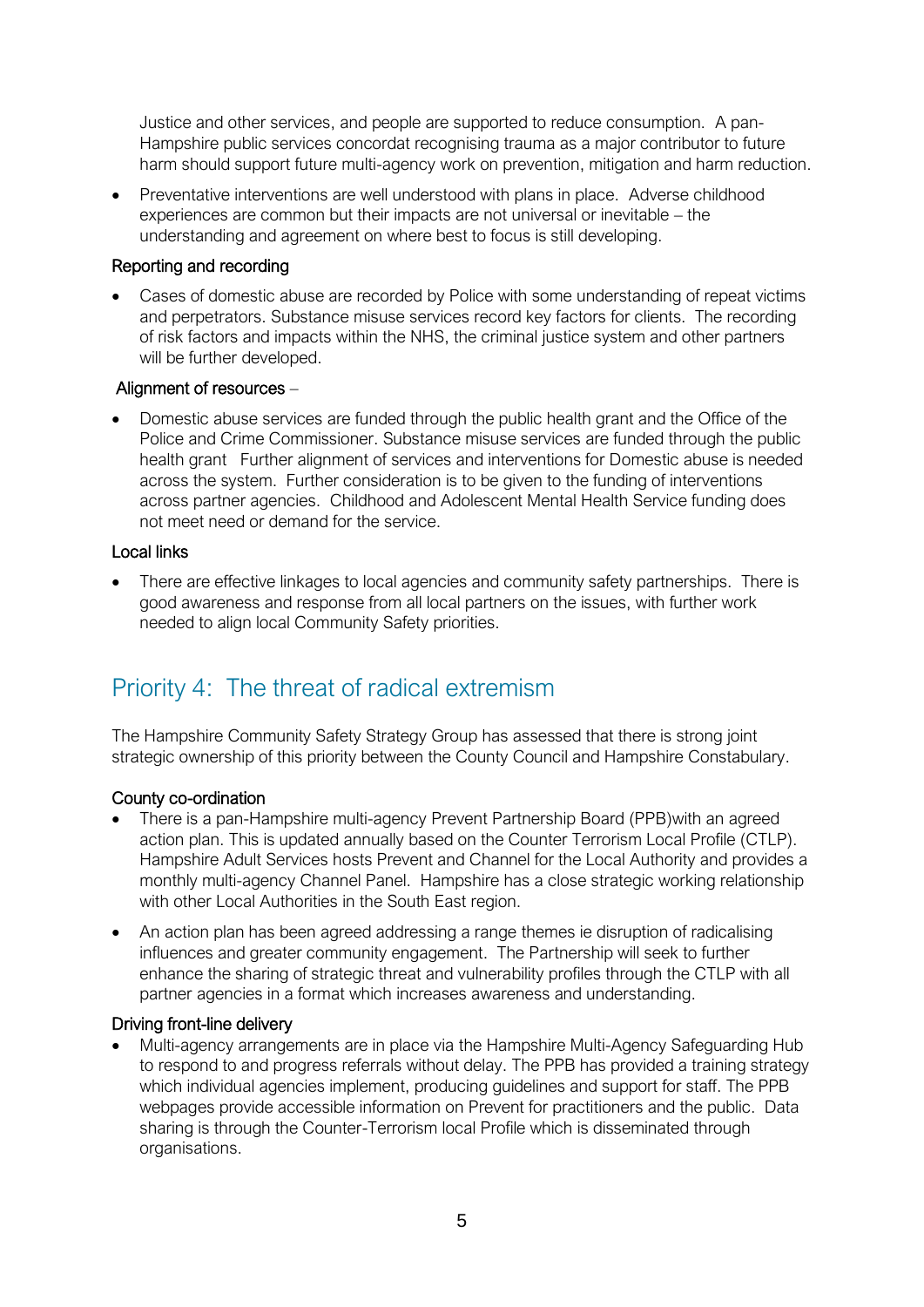• The Partnership will seek to further improve partnership intelligence sharing and will review the content and reach of training. It will also look to improve the availability of CTLP data to frontline staff when placing children in neighbouring other local authorities.

# Understanding risk and vulnerability

- Hampshire's Channel Panel provides a multi-agency forum to address concerns on an individual level using a Home Office framework for identifying vulnerability to radicalisation and committing an act of terrorism, The Panel's core group of experts agrees a tailored support plan using both local and national resources. Other statutory frameworks operate as required alongside the Channel Panel.
- Work is done in the districts and boroughs to identify and support individuals presenting with a range of behaviours to minimise the impact of these. There are close links with the Hampshire Domestic Abuse Partnership and operationally within the County Council. CTLP data and factsheets are disseminated through organisations. Some districts in Hampshire are involved in Terrorism Prevention and Investigation measures (TPIM's).
- CTLP data is used to plan at the strategic level by all partner agencies. The Partnership is proposing to increase public engagement through a community focussed event and further work is being conducted on Prevent activity which does not meet Channel thresholds. The Vulnerable Adults Framework and other assessments are used in the Channel Panel and outside of this Panel. The Channel Panel has close focus on individuals identified as being at risk. The Partnership will be undertaking further work with the Channel Panel to ensure all required agencies attend every time.
- Agency training is in place to inform staff. The Partnership is focused on ensuring all agencies are providing training to the right level with appropriate content. It will also explore and agree the collation and use of cross-agency data for training and resources allocation purposes. The University of Winchester supports the governance for Prevent and workforce training and development. Prevent is covered in the Freedom of Speech Policy.
- There is a strong working relationship between the County Council & Counter Terrorism Policing South East (CTPSE) regarding referrals and on-going support. There is a commitment to supporting rather than excluding any student identified as being at risk of radicalisation based on the Prevent Duty Delivery Model.
- The Partnership has identified that it should seek to explore the establishment of a community-led programme aimed at engaging hard to reach communities.

## Reporting and recording

• There is comprehensive guidance for HCC and Hampshire Constabulary for reporting and recording. Each agency at the Partnership Board has its own guidance. There is a S.11 Audit focus on Prevent recording. Initiatives are to be developed to encourage children to be aware and to support each other in reporting. The Partnership's multi-agency training strategy is to be reviewed and measures will continue to promote confidence to report throughout Hampshire.

## Alignment of resources

• The Partnership will seek to increase opportunities for awareness raising of specific services through the Channel Panel and will establish a joint communication strategy for Prevent.

# Local links

• There is good awareness and response from partner agencies required under the Prevent Duty and Channel guidance. The Partnership Board is well-attended with a wide range of agencies represented including local community safety partnerships.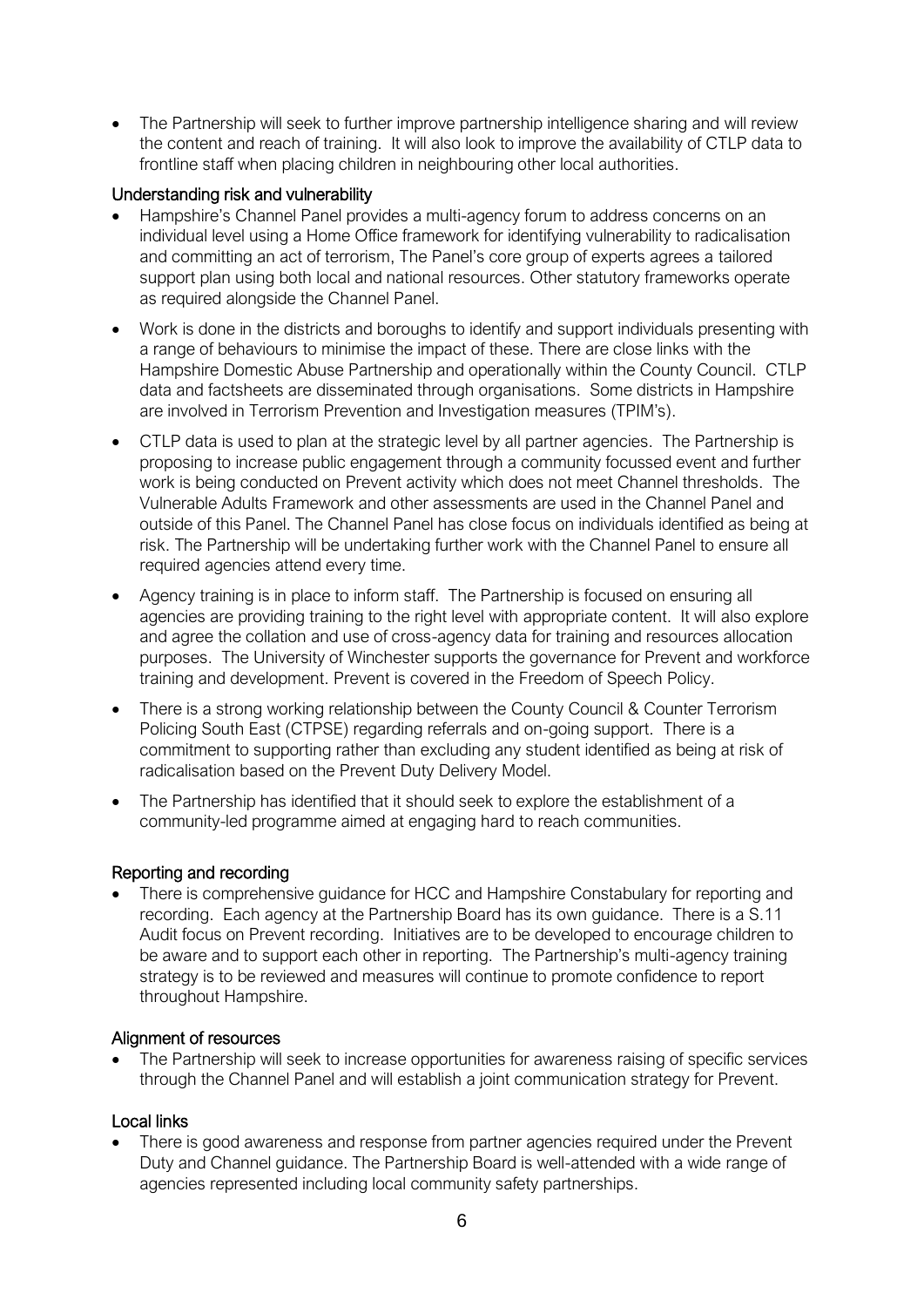# Priority 5: Ensuring inclusion and cohesion in a changing society

The Hampshire Community Safety Strategy Group has assessed that a shared strategic ownership of this priority should be further developed to strengthen effective county-wide collaborative arrangements.

- Whilst important work is being carried out across the county by individual agencies and in local areas, there is an opportunity to support this through improved coordination and networking between individual agencies across the inclusion and cohesion and hate crime agenda.
- Hampshire Constabulary and Hampshire County Council have drawn together a network of individuals from a range of agencies whose work focuses substantially on supporting cohesion, promoting understanding and good relations and on addressing hate crime. It is apparent that whilst some excellent work is taking place in schools and communities, the reduction over recent years in community development work, youth work and local community policing, whilst demographic and complex societal changes have continued apace, presents significant challenges. There is significant scope for improved collaboration to support community safety and wider objectives.
- Based on discussions with practitioners, the following developments are seen as priorities for improved co-ordination across the county to support local and individual activity to support the HCSSG assurance framework:
	- Creating a shared framework for community cohesion and inclusion whereby objectives and definitions are clearly defined, supported by a robust set of indicators to assess current position and progress. The County Council has commissioned the University of Southampton to a review local, national and international approaches to cohesion which provides a sound basis for development.
	- Developing a robust network of practitioners for shared knowledge and effective joint working opportunities.
	- Creating a shared profile of hate crime incidents in schools, incidents reported to the police, local authorities and to local and national alternative reporting centres as well as shared intelligence on risks.
	- Creating consistent and mutually supportive messages between partners.

# Priority 6: The capacity challenges of voluntary support for vulnerable people

The Hampshire Community Safety Strategy Group has assessed that there is strong ownership of this priority by the Network of Councils for Voluntary Service and the voluntary sector's Hampshire Leadership Forum.

## County co-ordination

• The Network of Councils for Voluntary Service provide an infrastructure network with a healthy collective membership of voluntary and community organisations. A Hampshire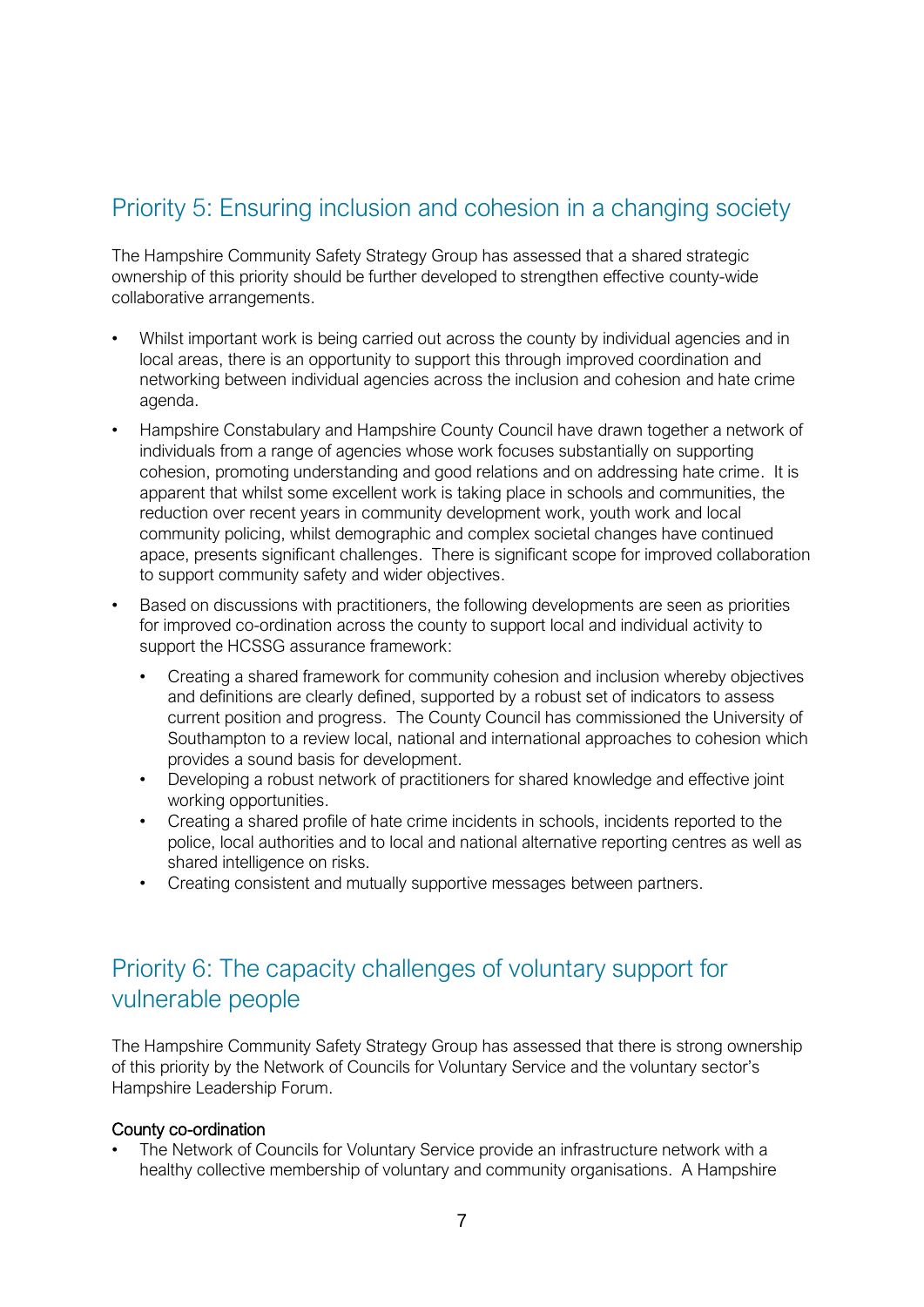Leadership Forum provides a strategic collaborative arrangement with which other partners can engage. This provides co-ordination for the representation of a voluntary sector voice on a range of county-wide partnerships.

# Driving front line delivery

There is a strong and improving awareness and understanding of the value and importance of voluntary sector in supporting better outcomes for vulnerable people, across local authorities, police, and health due to role of the Hampshire Leadership Forum, infrastructure organisations and VCS representation on multi-agency partnerships at county and local level.

# Understanding risk and vulnerability

• There is scope to better understand the variation in the capacity and capability of the sector compared to needs across different communities of Hampshire. This will support realistic expectations and joint ownership of the challenges. Continued attention to investment in VCS infrastructure support, and representative voices for the VCS is important to building an understanding of need and capacity issues and to understanding how best to support the VCS so that they can contribute effectively to outcomes.

# Reporting and recording

- The VCS is well placed to support increased reporting as providers and by operating as third-party reporting centres.
- There is scope to use county level partnership arrangements to design and promote more effective and proportionate outcome measures for commissioned services.

## Alignment of resources

The concept and value of early intervention and prevention is well understood by partner agencies but there is often insufficient financial or volunteer resource to generate significant preventative capacity. The sector is being encourage and supported to collaborate in order to maximise its potential impact.

## Local links

The VCS engagement with county level partnership arrangements will support links with local arrangements.

# Priority 7: Creating opportunities for all children to engage in positive activities and to build aspiration

The Hampshire Community Safety Strategy Group has assessed that there is an understanding and adoption of the priority across the whole range of agencies and partnerships with the County Council's leadership through the Children's Trust.

## County co-ordination

- There is joint commitment and ownership of the Children and Young People's Plan for Hampshire and of the Strategy for the Health and Wellbeing of Hampshire. A strategy for Participation and Engagement for children and young people is in place across all children's social care services. There is an expectation that Service/Delivery plans evidence how activities are developed to meet the needs of children and young people, both those commissioned and grant funded.
- The Local Authority and some partners organisational structures contain roles which develop activities for children and young people. Local Children's Partnerships (LCP's)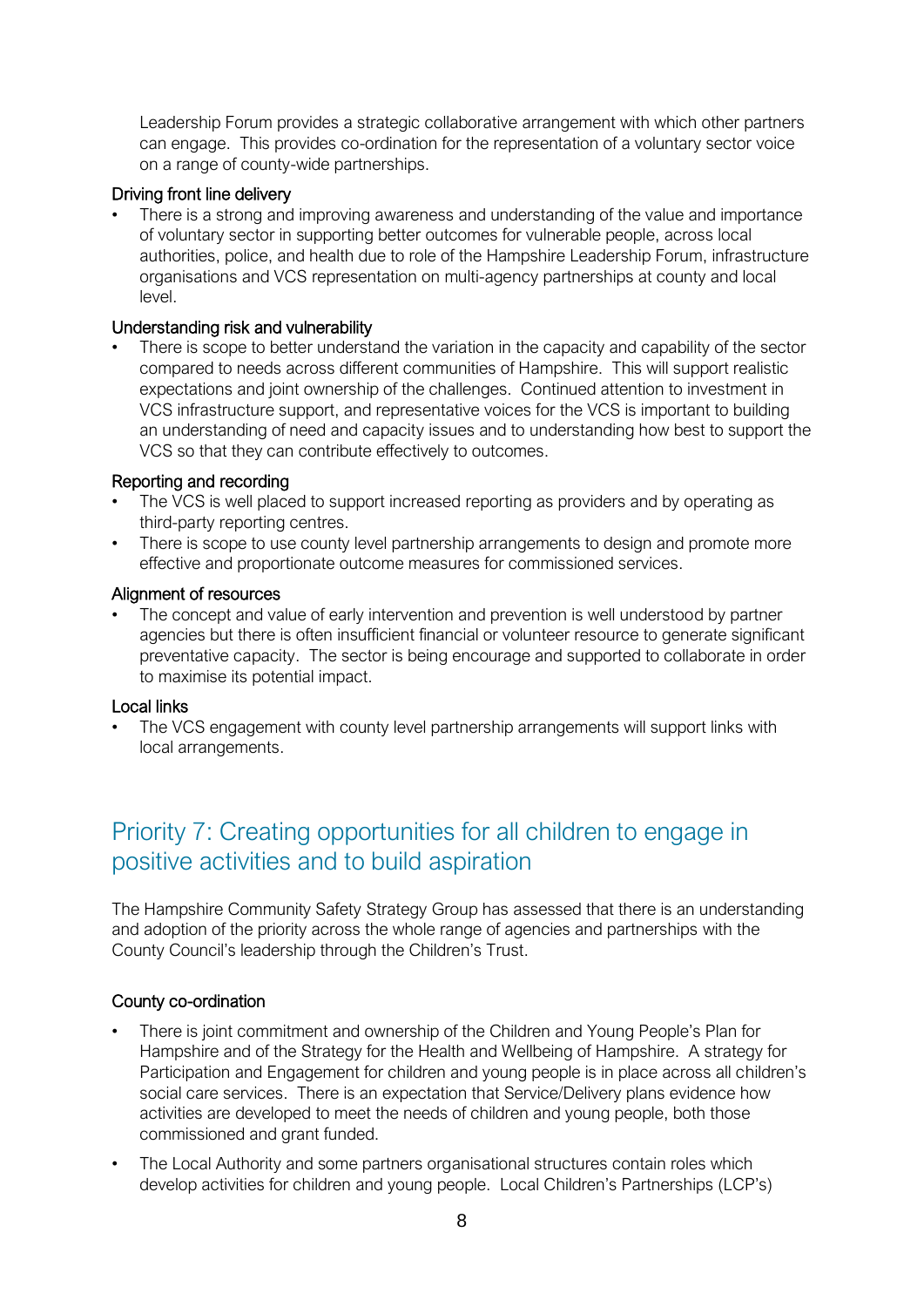participate in the allocation of grant funding for organisations which deliver activities for children and young people in their area. The Corporate Parenting Board is being refreshed to enhance the rigour with which it is able to hold partners to account and to ensure that services for children and young people are prioritised more effectively.

- Local Children's Partnerships need to improve referral rates to activities and ensure greater consistency across the county.
- Children and Young people's engagement and participation is an expectation upon all services but remains an area for further improvement.
- Some Local Children's Partnerships can improve their work to map availability and prevent duplication and confusion in their areas.

# Action is enabled at the front-line

- Local Children's Partnerships (LCPs) are in place and support the effective operation of services including promoting them to front-line staff.
- The Hampshire Safeguarding Children's Partnership (HSCP) engages regularly with the Youth Commission to inform development of resources.
- The Hampshire Safeguarding Children's Partnership (HSCP) ensures all lessons learnt to improve the delivery of and co-operation between services are disseminated effectively.
- The Local Authority has developed the Hampshire Approach to working with children and families which focuses on recognising strengths rather than focusing on the deficit model. This model is now being shared with partners.
- The Supporting Families Programme (SFP) has encouraged and supported the voluntary and community sector to join up bids or combine in consortia to complement rather than compete with one another.

## Understanding risk and vulnerability

- The Willow Team works with partners to focus on supporting missing, exploited and trafficked children to protect and divert them into healthier lifestyles.
- Child & Family assessments, including SERAF's identify the factors which lead to safeguarding concerns both from children's own behaviour, from the behaviour of others and other environmental factors.
- Partners co-ordinate plans to ensure they are coherent, consistent and focus on risk and harm reduction in addition to engagement in positive activities. High Risk Strategy meetings take place, chaired by senior Children's Services managers, for those children and young people most at risk.
- The monthly community Multi-Agency Risk Assessment Conference (MARAC) is attended by relevant organisations. A risk assessment matrix is used to identify low/medium/high risk individuals and those at risk of harm and plans agreed to address the risk.
- Hampshire Constabulary is participating in a national drive to take a mental health approach to the policing of young people, and is working in partnership with CAMHS, CCGs, Children's Services and the Willow Team to have better co-location amongst those teams working with young people who have had adverse childhood experiences.

# Reporting and recording